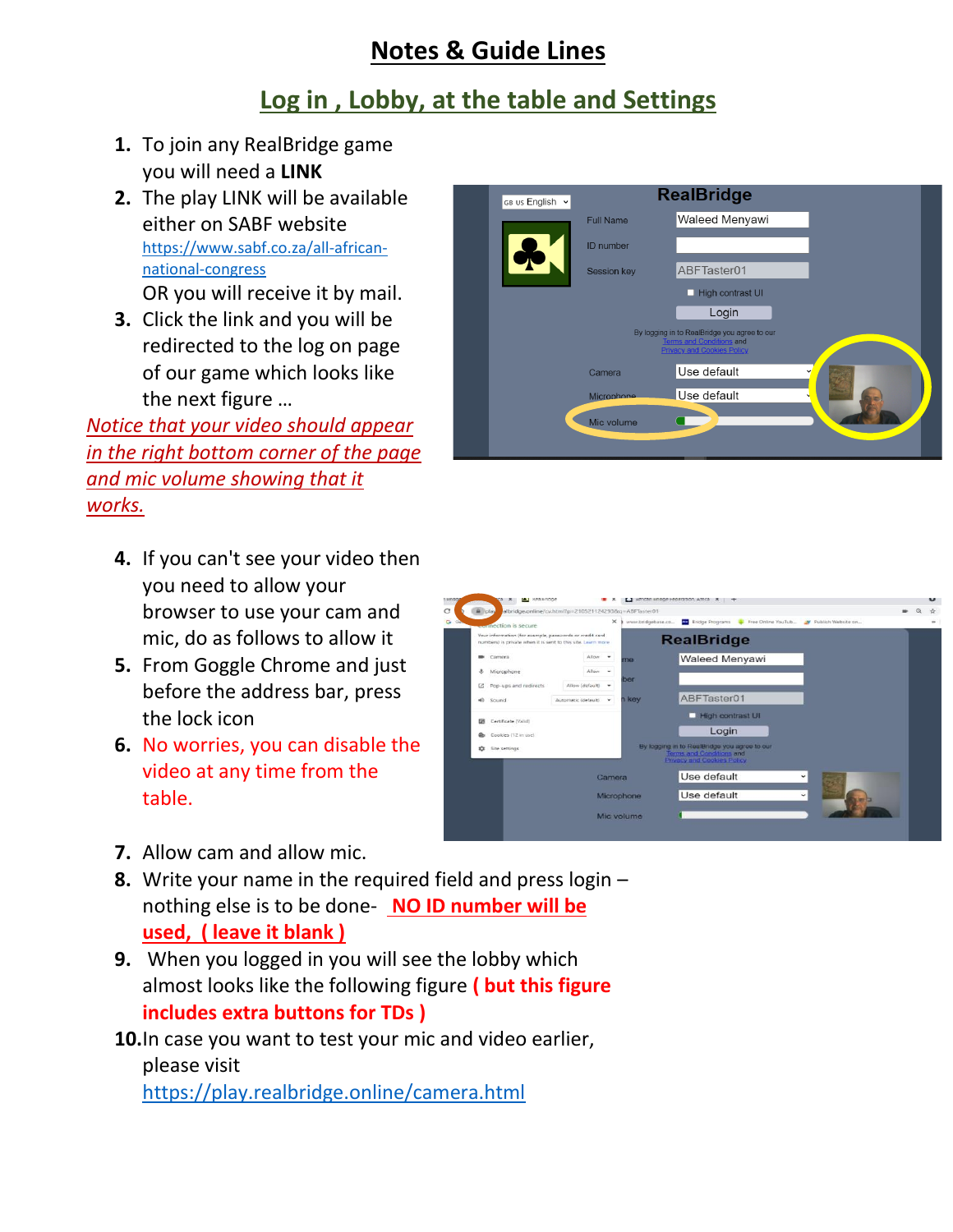*Notice the lobby chat window to the right.*

**Keep an eye to the Lobby chat ….** 

- **For important announcements**
- **At the end of each Swiss round to see the new round draw.**
- **11.**Each table labeled with a team name, find your table and chose where to sit ( Sit N, Sit S, Sit E or Sit W )
- **12.**Get familiar with the buttons at your table and call the TD using the button for help.

| <b>Waleed Menyawi</b>                          |                         |                                                          | ABF Taster Session 01 - 21.05.21 USEBIO<br>Advanced<br>Scores                                |
|------------------------------------------------|-------------------------|----------------------------------------------------------|----------------------------------------------------------------------------------------------|
| Switch view<br>Sor<br>Sit N                    | Table No t v<br>Filter: | Sit N                                                    | <b>Teams match</b><br>18 tables<br>$+$                                                       |
| Sit W<br><b>EGY (OPEN)</b><br>Sit S            | Sit E<br>Sit W          | $\overline{2}$<br>Sit E<br><b>RSA (Seniors)</b><br>Sit S | 14 boards (1 rounds x 14 boards)<br>120m per round, self-alerts, screens<br>Session cottings |
| Sit N                                          |                         | Sit N                                                    | Open session                                                                                 |
| 3<br>Sit W<br>RSA (OPEN)<br>Sit <sub>S</sub>   | Sit E<br>Sit W          | 4<br>Sit E<br><b>EGY</b> (Seniors)<br>Sit S              |                                                                                              |
| Sit N<br>$\sqrt{5}$<br>Sit W                   | Sit E<br>Sit W          | Sit N<br>6<br>Sit E                                      |                                                                                              |
| <b>KEN (Open)</b><br>Sit S                     |                         | <b>REU (Seniors)</b><br>Sit S                            | Enter chat<br><b>Done</b>                                                                    |
| Sit N<br>$\overline{7}$<br>Sit W<br>REU (Open) | Sit E<br>Sit W          | Sit N<br>8<br>Sit E<br><b>MOR (Seniors)</b>              | ANNOUNCE<br>Send chat<br>Lobby (1)<br>Waleed Menyawi                                         |
| Sit S<br>Sit N                                 |                         | Sit S<br>Sit N                                           |                                                                                              |

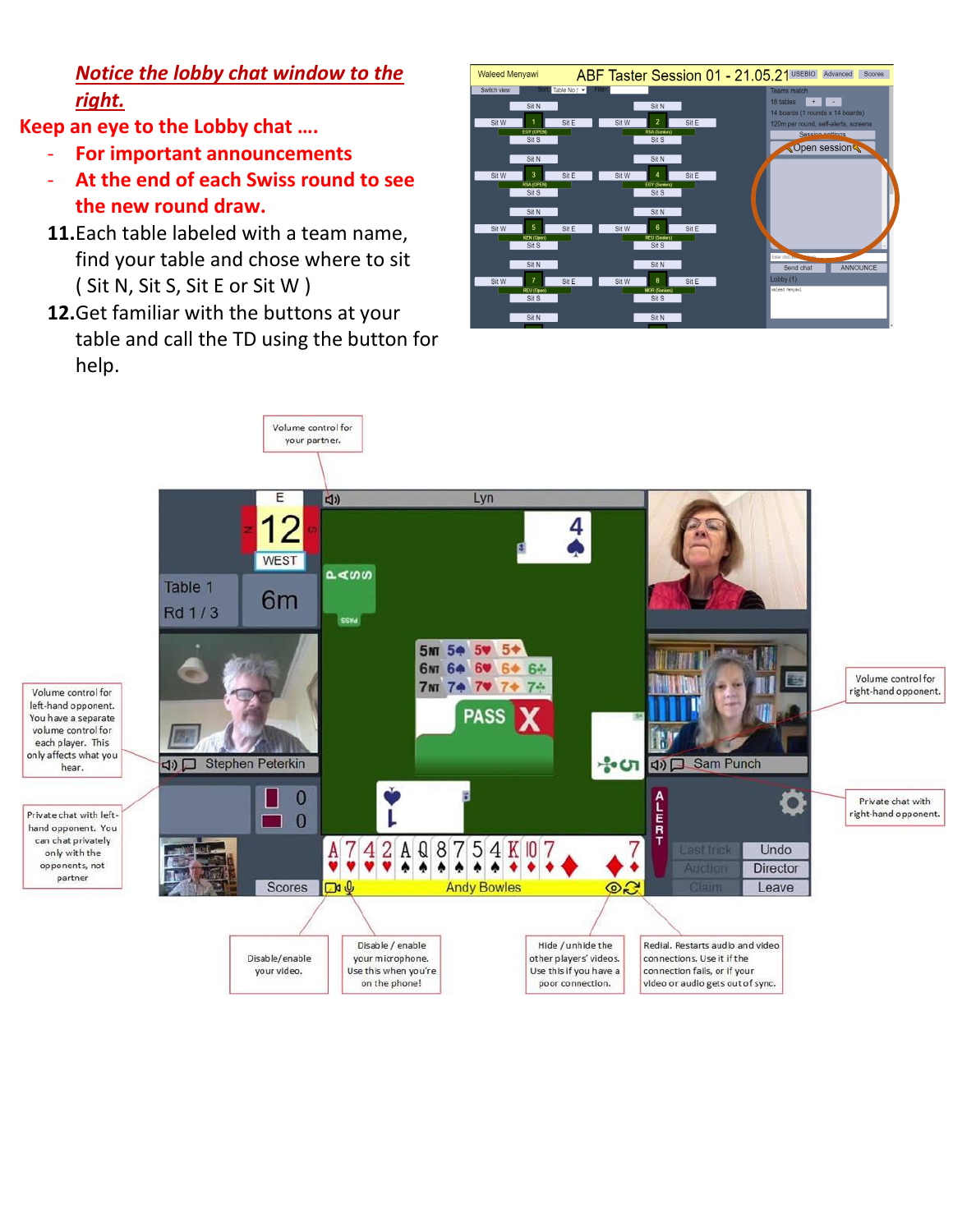

### **13.**Can Use and Can't use

| Can Use ü                         | Can't use û                   |
|-----------------------------------|-------------------------------|
| • Windows laptop                  | • Smartphone                  |
| • Windows desktop                 | • Old iPads, older than 2015. |
| • MacBook or another Apple laptop |                               |
| • iMac or another Apple desktop   |                               |
| Chromebook                        |                               |

You must use one of these web browsers (you probably are using one of them!):

| Can Use ü                                    | Can't use û                                 |
|----------------------------------------------|---------------------------------------------|
| Edge, Chrome, Firefox, Safari.               | Internet Explorer (notice the gold<br>band) |
| The logo must look like one of these $-$     |                                             |
| exactly as below. If it looks different, you |                                             |
| are using an out-of-date version.            | The old EDGE (see shape of the e)           |
| If you are choosing amongst your             |                                             |
| browsers, we advise that you chose           |                                             |
| something other than Firefox.                |                                             |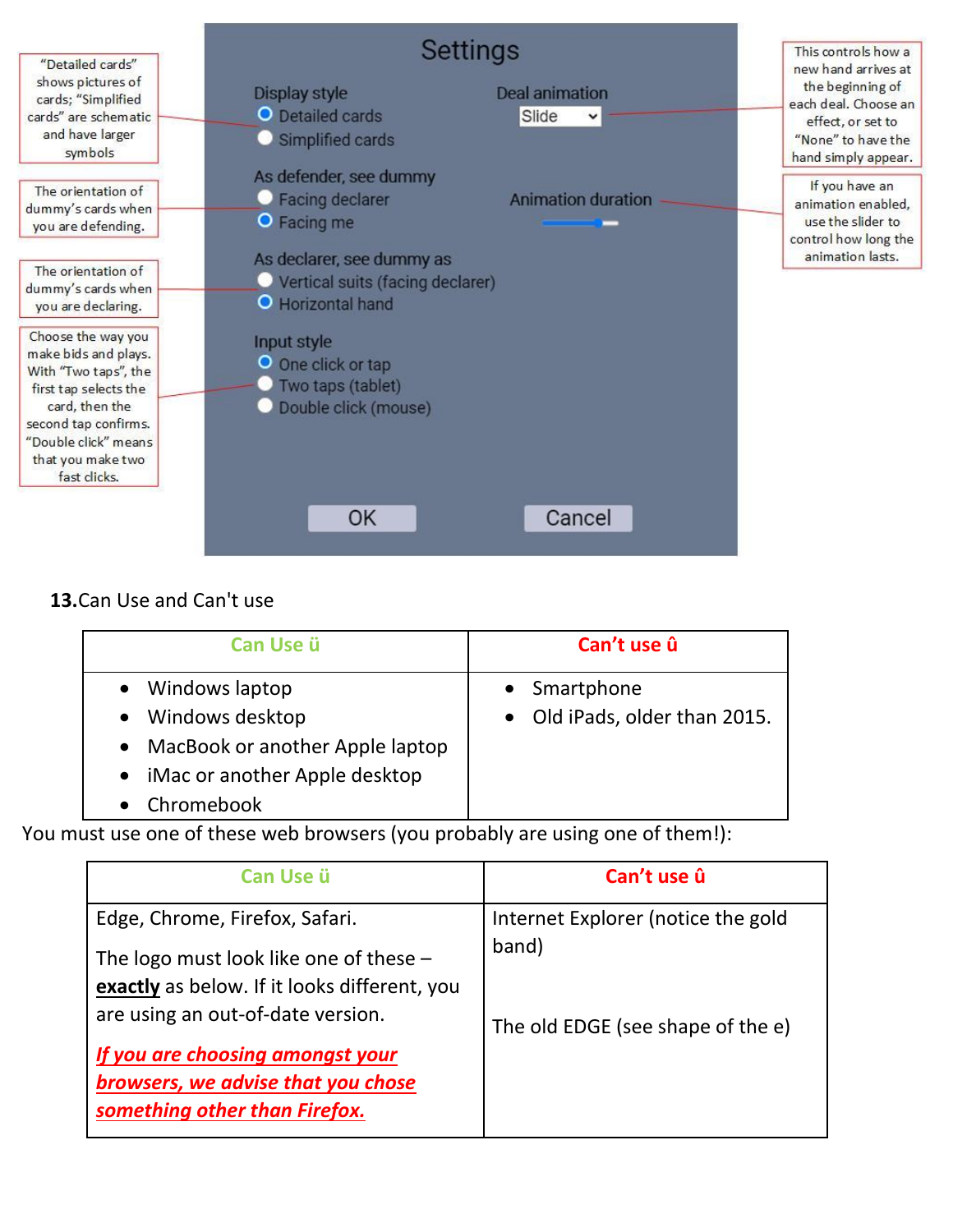

# **Bidding, Play, Alert and System**

**14.At the start** of any session, All the team members are required to be seated at the same table ( Table with the **team name label ),** the system will automatically move the EW pairs to the opponents table when we start the session **and will send them back to their home table when both tables finish playing the boards.**

#### **15.Private chat and Table chat**

- It is strongly recommended to use the chat rather than the vocal chat; the TDs will not take into consideration any vocal explanation if you have any case.
- I will show you now, 2 figures and will appoint to you where to find the table chat where the 4 players can see your chat and where to find the private chat where you can chat privately with one of your opponents (not your partner of-course  $\circled{c}$ ).





#### **16.Self-alert and self-explanation proper procedure:**

- 1. Click alert (if required)
- 2. Write / Put in explanation
- 3. Make bid
- **17.**If you make a **mistake** or need to **explain your bid further** after you have bid, you can click on the bid and add more text …